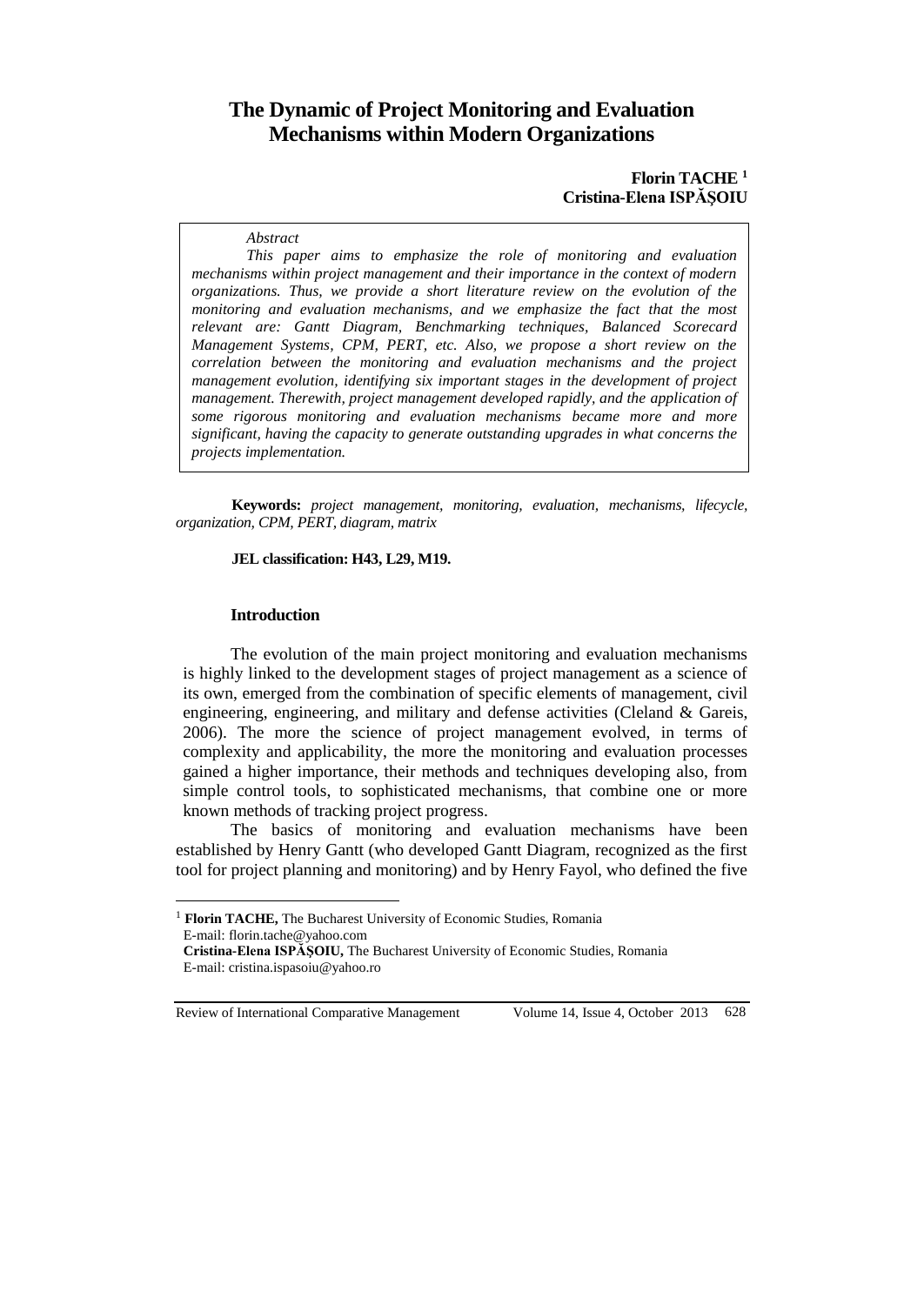management functions, of which control – evaluation function that still represents the base for the monitoring and evaluation processes. The two authors' papers are practically the precursors of resources allocation theory and of the WBS definition, two fundamental concepts that describe the objective, respectively the track of the monitoring and evaluation processes within the projects.

The next stage in the evolution of monitoring and evaluation mechanisms is represented by the apparition and the development of the management stochastic methods (CPM – developed within a joint-venture represented by DuPont corporation and Remington Rand corporation – PERT developed by Booz Allen Hamilton corporation).

The parameterization of project management with these two stochastic methods was basically a significant impulse for developing methods and techniques that are specific to project management within most of the fields, including those of technical type (engineering, cars engineering, etc.). Projects' monitoring and evaluation became thus attractive processes for investors and for the decision - makers, because the opportunity of application of certain measurable methods made possible the monitoring of the outcomes within labor productivity, resources economy, or better allocation of time, taking into consideration the fact that in the circumstances of lack of some specific monitoring and evaluation methods, the projects are rarely completed in time and under acceptable costs. (Sarantis , et al., 2010).

Assuming that the existence of instruments used for monitoring and evaluation of projects shall enable assessment of their overall viability, there was approached inclusively theoretically a certain predilection of the experts in project management for developing some advanced systems and methods of monitoring and evaluation , associated with project management approaches, of which the most relevant are CCPM (Critical Chain Project Management), XPM (Extreme Project Management), CEM (Critical Events Management) and PRINCE (Projects in Controlled Environments). The need for developing these systems and methods derive mainly from the fact that most approaches regarding the monitoring and evaluation processes follow a rigid logic, focusing especially on data (and not on information), technology (and not on human resources), on processes (and not on services) and on project management structures (rather than knowledge) (Bennets et al., 2000). Based on these considerations, so far, has been developed a number of mechanisms for monitoring and evaluation of projects, currently used by project management teams, of which the most relevant are:

- **Gantt Diagram**, used both for planning and monitoring the projects;
- **Logical Framework Matrix (LFM)**, tackled within a systemic framework approach;
- **Matrix Organization**, meant for optimizing the relationships between project team members and for facilitating information exchange;
- **Probabilistic Management Methods** (PERT, CPM, etc.), designed for both project planning and for their monitoring and evaluation;
- **Monitoring with specialized information programs** (Microsoft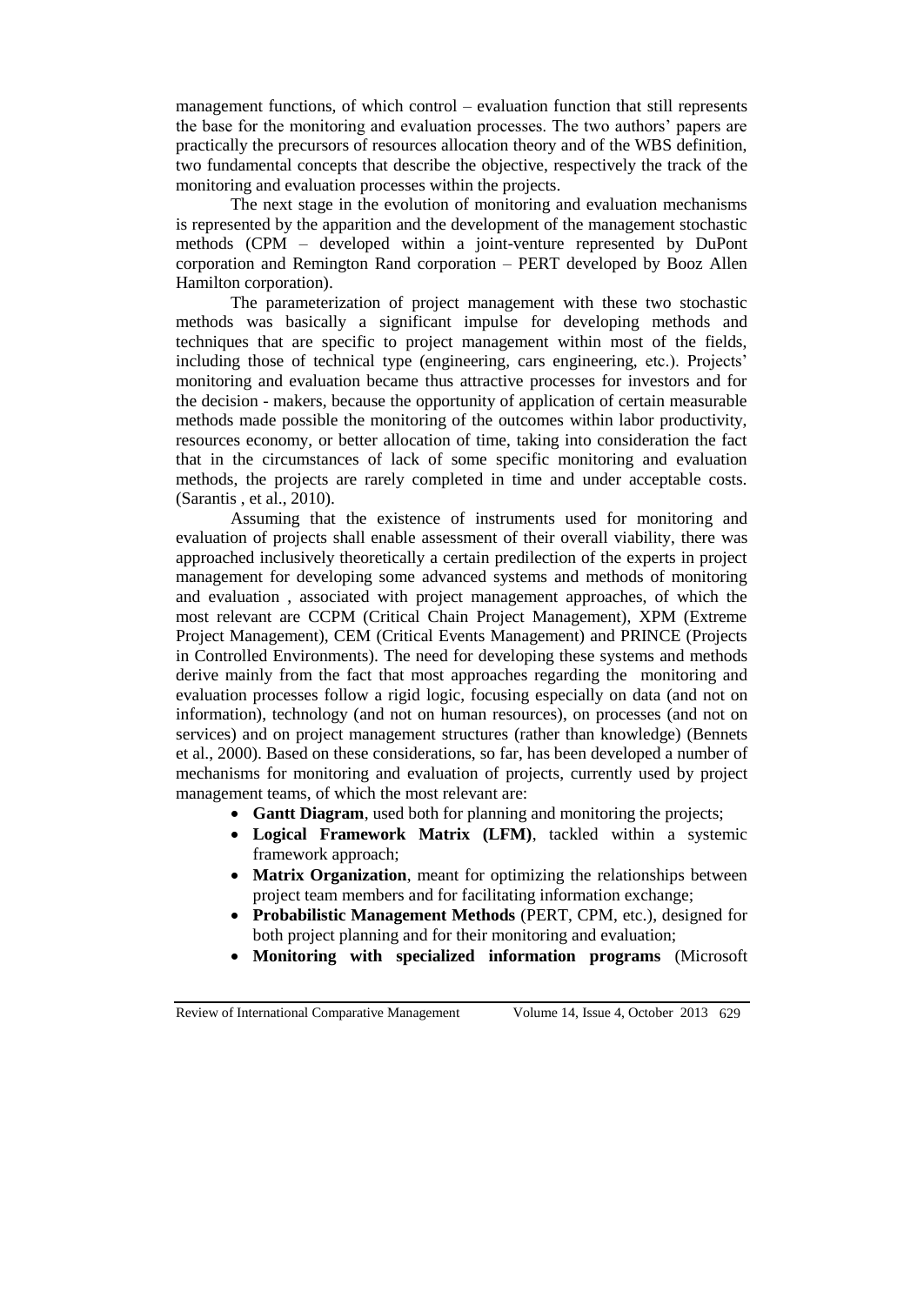Project, BaseCamp, QuickBase, etc.), used for tracking in real time the projects' evolution, but also for the dynamic and computerized resources reallocation;

- **Benchmarking techniques**, on their basis being defined performance indicators, for the assessment of projects, processes and management relations, by relating to different reference levels determined in terms of similar projects performance that were developed in competitive organizations;
- **Balanced Scorecard Management Systems,** through which the team members are provided with the necessary informational flows for decisions making process, on the base of leading indicators or lagging indicators;
- **Internal audits**, whose utilization is susceptible to provide the team management with relevant information regarding the compliance to applicable standards, procedures and regulations;
- **Initial, intermediate and final activity reports.**

Regarding the monitoring and evaluation processes, recent contributions in the field of project management focus vastly either on the reconfiguration of already existing techniques and tools for monitoring and evaluation, or on the adaptation of the monitoring and evaluation methods taken from other areas of research to the specific of the management projects.

Also, currently, monitoring and evaluation processes include both qualitative and quantitative components in an attempt to capture as complete as possible a certain project progress and development (Espinosa, 1997).

Different international entities developed directory lines applicable within the field of project management, binding applicable elements, which are based on concrete previous experiences encountered in the business area with theoretical elements, as a consequence of a detailed research activity, led by well - known experts in the field of management.

One of the most used tools encompassing directory lines applicable to the field of project management is Project Cycle Management Guidelines, which asserts also a set of tools used in projects operation: logical framework approach, Key Quality Assessment, risk management matrix, progress reports, annual operational plans, initial, intermediate and final activity reports.

Within each stage of the project management cycle the most adequate methods for monitoring and evaluation are known just for a short period of time (Gokhale & Bhatia, 1997), their sequence and the way they are simultaneously or consecutively applied during project implementation depending on a set of subjective and objective factors, but also on the ability, experience and expertise of the project manager.

Beginning with the year 2003, projects management science was added up with the notion of Management of the projects portfolio, which redefines the role of monitoring and evaluation of the projects in terms of two main coordinates: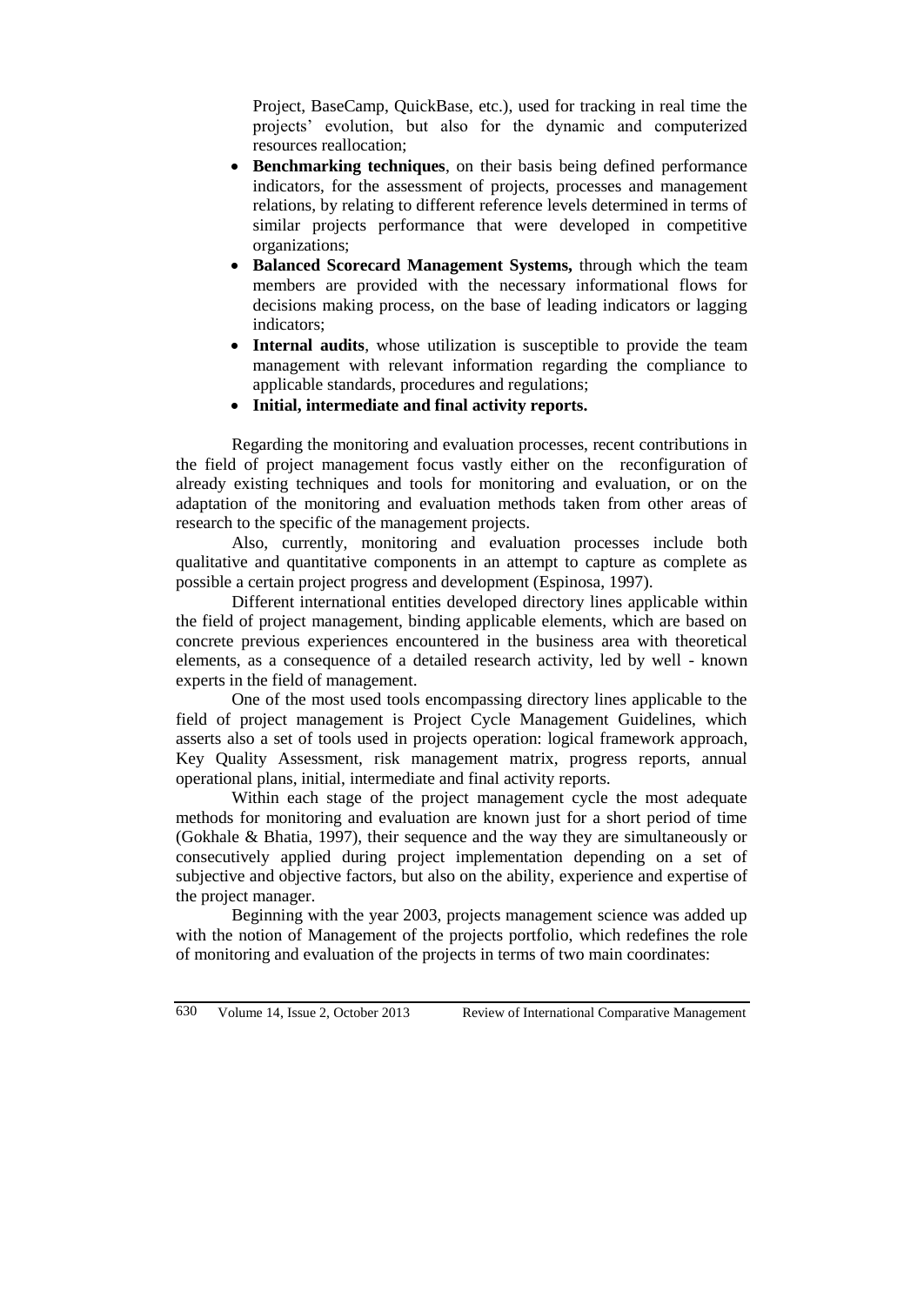- simultaneous monitoring of more than one project is complex and hard to manage and needs complex tools and mechanisms, that exceed the simple techniques applied punctually in most of the individual projects;
- evaluation is essential, because an accurate evaluation of a sample of projects within a portfolio will provide with sufficient information and practical elements so that the iteration of same mistakes within future projects that will be attached to the portfolio be prevented, thus contributing, on long term, to the increase of its value (Jonas, 2010).

# **1. The synthesis of the evolution of the monitoring and evaluation mechanisms in correlation with the project management dynamic**

Accomplishing a synthesis of the main monitoring and evaluation mechanisms of the projects, we can see the fact that the evolution of monitoring and evaluation mechanisms continued the same bias as the evolution of complexity level of the developed projects as a science of its own, as it is shown in the [Table](#page-3-0) 1.

### <span id="page-3-0"></span>**Table 1. Main stages in the evolution of monitoring and evaluation mechanisms in correlation with the project management dynamic**

| No.            | <b>Period</b> | <b>Development stage</b><br>of the project<br>management | The evolution of monitoring and evaluation<br>mechanisms                                                                                                                                                                                                                                                                                                                                                                                                                                             |
|----------------|---------------|----------------------------------------------------------|------------------------------------------------------------------------------------------------------------------------------------------------------------------------------------------------------------------------------------------------------------------------------------------------------------------------------------------------------------------------------------------------------------------------------------------------------------------------------------------------------|
| 1.             | 1860-<br>1900 | Inception stage                                          | Within this period the first concerns regarding<br>management as a science emerge, being underlay a<br>set of concepts that later will justify the detachment of<br>the project management as a science of its own from<br>the science of the general management. The<br>mechanisms for monitoring and evaluation have not<br>appeared yet.                                                                                                                                                          |
| $\mathfrak{D}$ | 1900-<br>1955 | <b>Empirical</b> stage                                   | Within this period become concrete the first base<br>concepts of the project management, being outlined<br>also the first definitions and approaches of the project<br>concept, with regard to civil engineering or to<br>military services. As monitoring and evaluation tools<br>there it can be used the Gantt Diagram and simplified<br>versions of it.                                                                                                                                          |
| 3.             | 1955-<br>1970 | Applied stage                                            | Within this period, the need for an efficient activity<br>generated an anachronism regarding the relation<br>between theory and practice, meaning that within this<br>stage the theories were sporadic, but the monitoring<br>evaluation mechanisms disseminated very<br>and<br>quickly in practice. The CPM and PERT methods are<br>used as monitoring and evaluation mechanisms and<br>was made the first reference to Logical Framework<br>Approach, respectively to Logical Framework<br>Matrix. |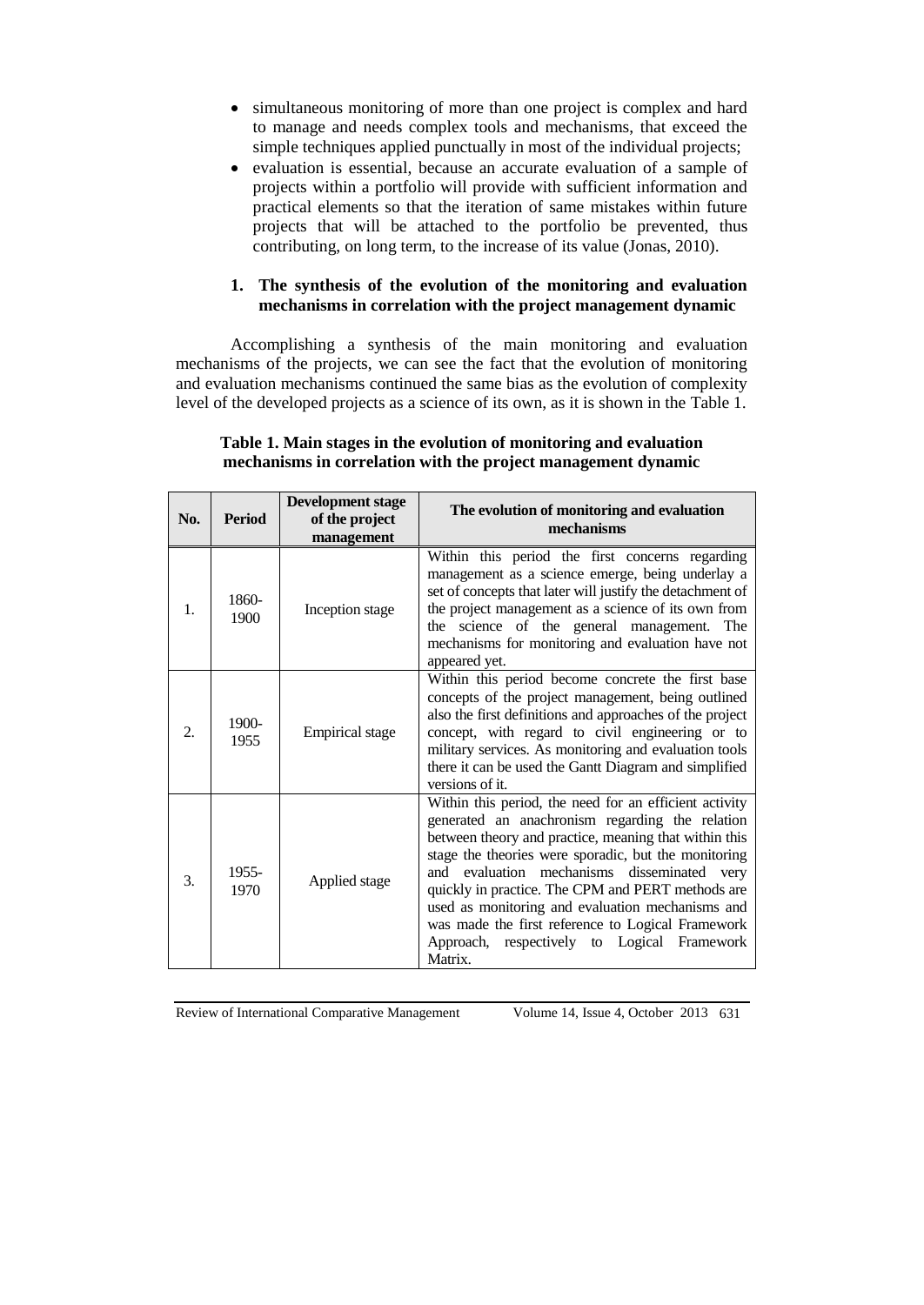| No.              | <b>Period</b>    | <b>Development stage</b><br>of the project<br>management | The evolution of monitoring and evaluation<br>mechanisms                                                                                                                                                                                                                                                                                                                                                                                                                                                                                                                                                                                                                                                                                                                                                                                                                                           |
|------------------|------------------|----------------------------------------------------------|----------------------------------------------------------------------------------------------------------------------------------------------------------------------------------------------------------------------------------------------------------------------------------------------------------------------------------------------------------------------------------------------------------------------------------------------------------------------------------------------------------------------------------------------------------------------------------------------------------------------------------------------------------------------------------------------------------------------------------------------------------------------------------------------------------------------------------------------------------------------------------------------------|
| $\overline{4}$ . | 1970-<br>1990    | Scientific stage                                         | Within this period it is ascertained an intensification<br>of the concerns regarding theorization of the project<br>management as a science. There emerge magazines<br>and publications with regard to the project<br>management, most of them being still current. There<br>are made and start working for real bodies that are<br>specialized in project management, such as IPMA or<br>PMI, that still develop their activity and encompass<br>researchers and experts in the field of project<br>management from the entire world. The monitoring<br>and evaluation mechanisms remain focused on Gantt<br>Diagram, CMP and PERT methods and Logical<br>Framework Matrix, being approached also the<br>inception reporting forms, especially in the case of<br>the projects financed by World Bank.                                                                                             |
| 5.               | 1990-<br>2000    | Information stage                                        | Within this period project management follows the<br>world economy approach, detaching practically from<br>the status of technical science and going quasi-<br>definitively to the sphere of economics sciences. The<br>monitoring and evaluation mechanisms rapidly<br>disseminate, under the impulse of the multiple<br>offered by the information<br>advantages<br>and<br>communications technology. There begin to be used<br>on large scale software applications consecrated to<br>project<br>management,<br>there<br>parameterized<br>are<br>monitoring and evaluation systems based on the<br>benchmarking technique or on the key performance<br>indicators, there are promoted flexible management<br>structures, such as matrix organization, there are<br>absorbed new management systems (management<br>through projects) or also new methods and techniques<br>(Balanced Scorecard). |
| 6.               | 2000-<br>present | Strategic stage                                          | Strategic stage approaches project management as<br>being a key field of the organization strategy, capable<br>of producing added value and competitive advantage.<br>There is ascertained the emergence of based project<br>management structures, and under the impulse of<br>based knowledge economy and of the intellectual<br>capital valorization, there developed companies that<br>have as activity object the elaboration, development,<br>implementation and project monitoring. In what<br>concerns monitoring and evaluation, all the above<br>mentioned techniques<br>are conserved<br>and<br>are<br>combined in innovative ways, in order to ensure the<br>management of the project portfolio which represents<br>one of the most recent approaches in the field of<br>project management.                                                                                          |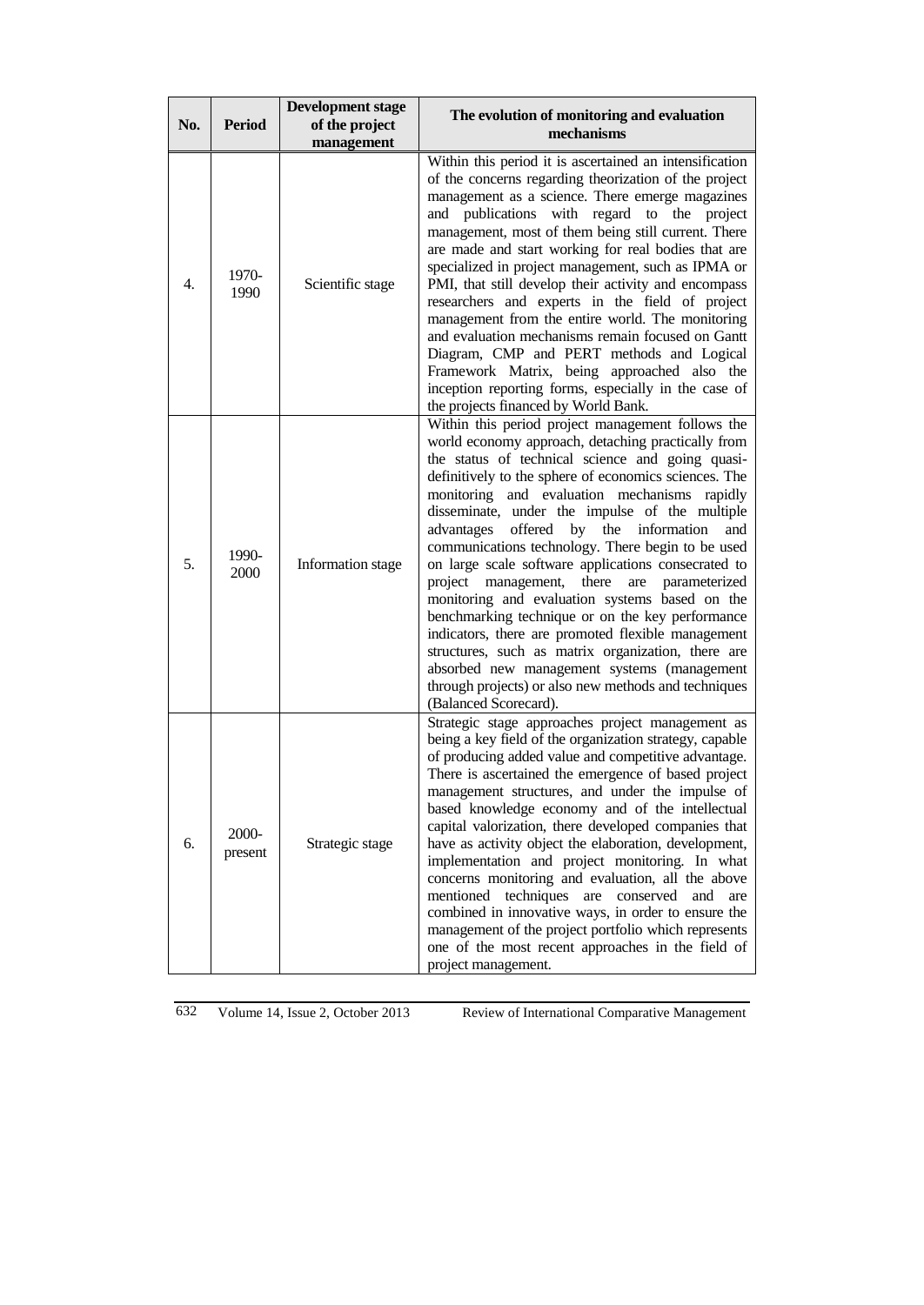A recent emerged bias within project management is represented by a new project management manifestation, named Goal Directed Project Management, which represents a pragmatic and solid approach of obtaining a consensus regarding the objectives of a project or of a program from all the implicated stakeholders (Andersen, et.al, 2004).

This approach provides with a concise and overall vision on a project goal, and can be used for monitoring the project progress at intermediate terms. The tool does not replace the classical mechanisms, but it has the quality of establishing in a philosophy accompanied by a set of tools and principles for planning, organizing, leading and monitoring the projects.

Goal Directed Project Management approach has the role of facilitating the information exchange with the investors and focusing the attention on the objectives and on the project results, and not on the methods and techniques that are specific to project management (Wideman, 2002).

### **2. Modern evolution approaches of monitoring and evaluation processes within the context of project management**

Currently, on the background of amplifying the concerns for using efficient mechanisms for monitoring and evaluation of the projects, there emerged and manifest a set of approaches for upgrading the use of monitoring and evaluation mechanisms, taking into consideration the fact that both internal and external stakeholders of a project are aware of the impact of exerting complete and coherent processes of monitoring and evaluation of the project results. In this context, professional literature reflects **three major approaches** that manifest within the exertion of monitoring and evaluation processes and that generate a significant positive impact also on the tools used for exercising these two utterly important processes.

# **Correlation of monitoring processes with the project lifecycle**

Starting with the project lifecycle, defined by PMI (1996), the theoreticians and the practitioners came to the conclusion that each stage of the project lifecycle has certain features that demand using some monitoring and evaluation tools, to the detriment of others, in terms of their advantages and disadvantages. Furthermore, the correlation of the monitoring and evaluation processes with the project lifecycle does not only regard the differentiate selection of the tools used for exerting monitoring prerogatives, but also regard the intensity of which these processes are exerted, through relating to other processes that are specific to the project management cycle.

# **Correlation of the monitoring and evaluation tools in complex mechanisms designed to these projects exertion**

Each of monitoring and evaluation methods and techniques previously mentioned, individually approached, represent tools that facilitate the exertion of monitoring and evaluation processes and that substitute both the traditional *direct observation* (the oldest monitoring method) and the *direct comparison* (the oldest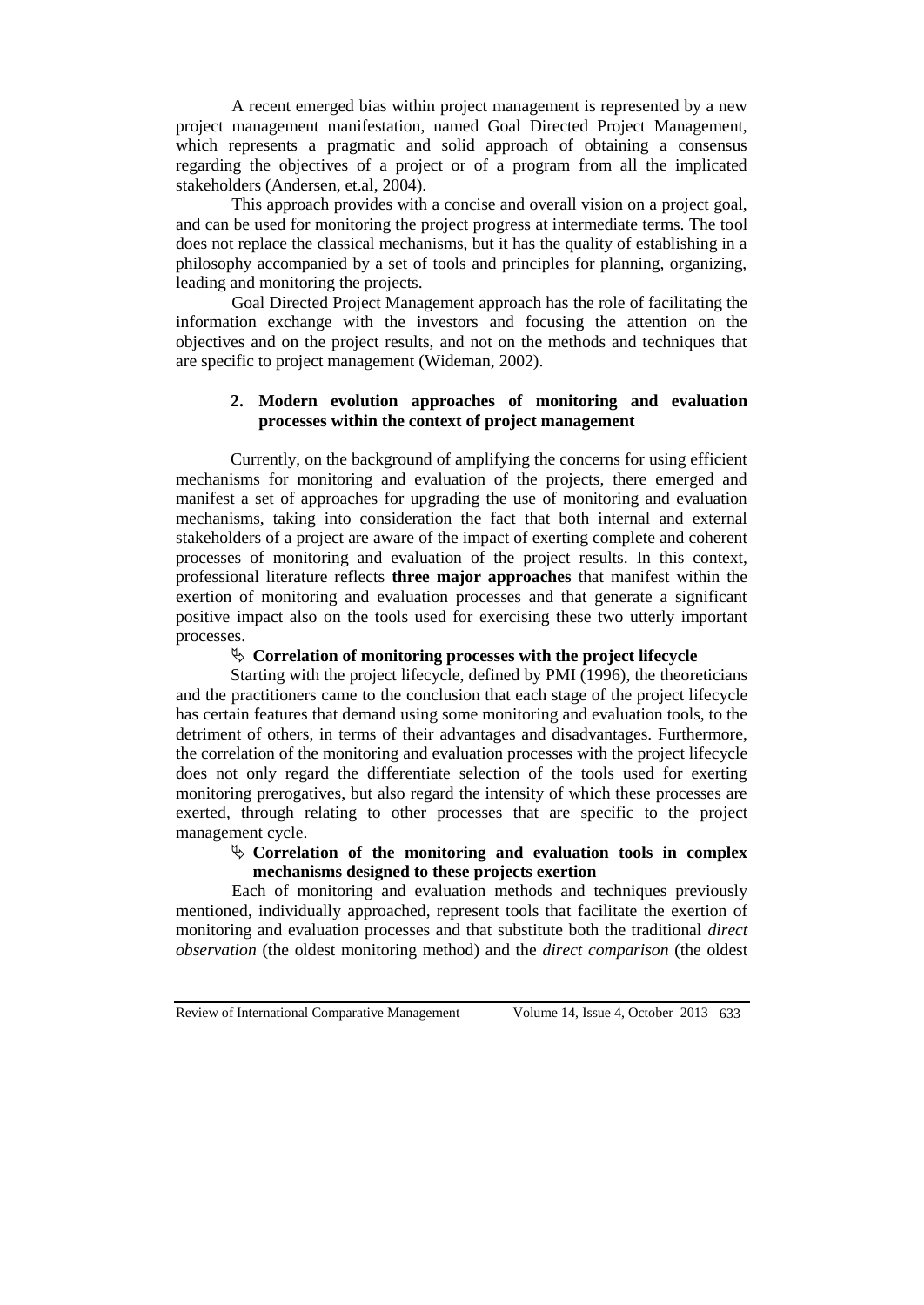evaluation method). Each of these tools, presents advantages and limits, their individual use being efficient only on short term. On the other hand, using an unstructured mix of monitoring and evaluation tools is not indicated, this process being time consuming, and in most of the cases, human resources and financial consuming.

In these circumstances, the professional theory and practice put the problem of identification a sequence in using certain monitoring and evaluation tools, sequence that, through the combination of its elements, determines a **monitoring and evaluation mechanism** applied within a project, based on the principles of synergy effect. This approach manifests more and more significantly in the context of project management, the monitoring and evaluation mechanisms being organized either in terms of project team preferences, or in terms of the specific of the developed project.

#### $\&$  The emergence of new professions in the context of project **management with attributions in monitoring and evaluation sphere**

Taking into consideration the fact that the monitoring process can prove time consuming and needs also capacities and personal abilities for its exertion in an efficient and compliant way, specialized companies in providing with services designed for project management generate qualified personnel in exerting monitoring processes. Additionally, more and more financing bodies (World Bank, EBRD, European Committee, commercial banks, credit cooperatives, etc.) double the guarantees claimed before grants through a monitoring process of the way the offered grants are used.

An eloquent example is represented by the situation of the projects that are financed from European funds, where to each project there is allocated a monitoring responsible, and within Management Authorities there are established committees/departments or even monitoring directions of projects implementation, being thus emphasized their importance in the context of modern project management.

The materialization of these approaches leads to diminishing the negative impact currently exerted by a set of chronic factors on the efficiency of the projects monitoring and evaluation processes, respectively:

- lack of experience of the project managers and of the project implementation team regarding the correct and complete use of the monitoring and evaluation tools and mechanisms;
- inefficient use of budgets allocated for the exertion of the monitoring and evaluation processes, fact that makes them look insufficient in relation with the real existing needs within projects;
- the mentality of traditionalist project managers, who consider the monitoring and evaluation processes as being preponderantly bureaucratic, that take much time and do not generate added value, reason why they subvert the role and the importance of these two processes in the good development of the projects;
- unsuitable combination of the methods and techniques, into inefficient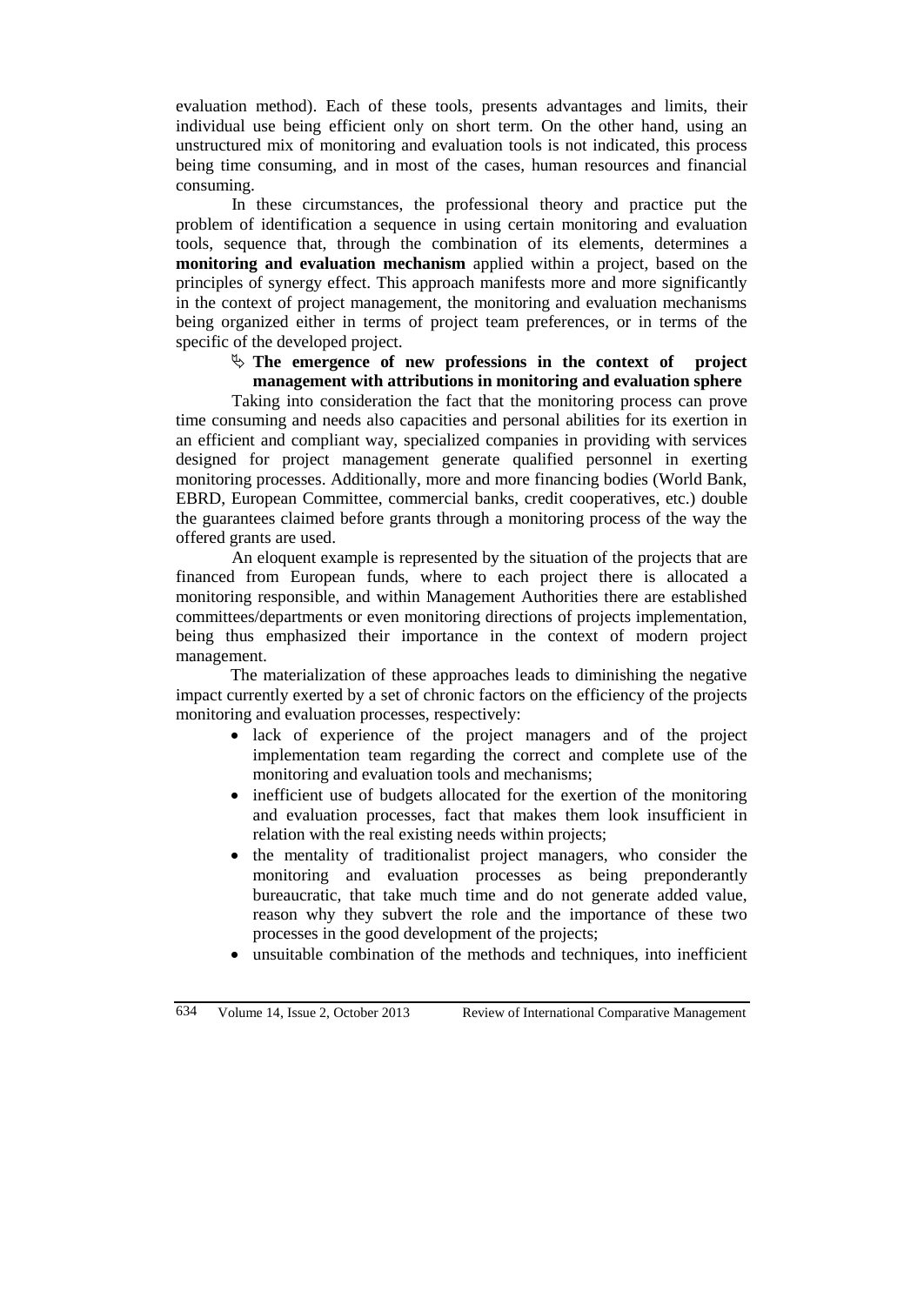or illogical mechanisms, without realizing a correlation of the tools with the project lifecycle, with its dimensions, with its specific elements, or with other relevant factors for the correct definition of a monitoring and evaluation mechanism;

- concision lack and SMART objectives set, that lead to the impossibility of drawing some performance objectives;
- lack of a methodology for the collection of records and data regarding the projects implementation, so that these may be used as historical data sources for future similar projects;
- lack of project managers' involvement in the stage of fundamental monitoring of a significant information volume derived from the compliance monitoring of others similar projects.

The emergence and the dissemination of the three approaches, along with the obvious endeavours for repositioning the monitoring and evaluation processes in the context of project management represent sufficient arguments in order to justify the need for further study of the monitoring and evaluation mechanisms, thus to identify their applicability and vulnerabilities, so that the monitoring and evaluation processes be developed in efficiency circumstances and to achieve the goal for which they are included in the project management cycle.

#### **Conclusions**

The article emphasizes the fact that project management evolution knew a rapid ascending, from the stage of non-functional component of the management science, to the stage of strategic component of a company development, situation in which, inherently, the monitoring and evaluation mechanisms (practically the bond that ensures coherence, compliance and a project success) gained a more and more increased significance, thus developing. Therewith, the identification of advantages and limits of each method/technique/mechanism outlines the fact that the development and the consistent application of some rigorous monitoring and evaluation mechanisms could generate significant upgrades in what concerns the projects implementation, in terms of an absence of monitoring and evaluation tools to provide the project managers with complete and relevant information regarding their development manner.

#### **Acknowledgement**

This work was co-financed from the European Social Fund through Sectoral Operational Programme *Human Resources Development 2007-2013*; Project Number POSDRU/107/1.5/S/77213 . Ph.D. for a Career in Interdisciplinary Economic Research at the European Standards".